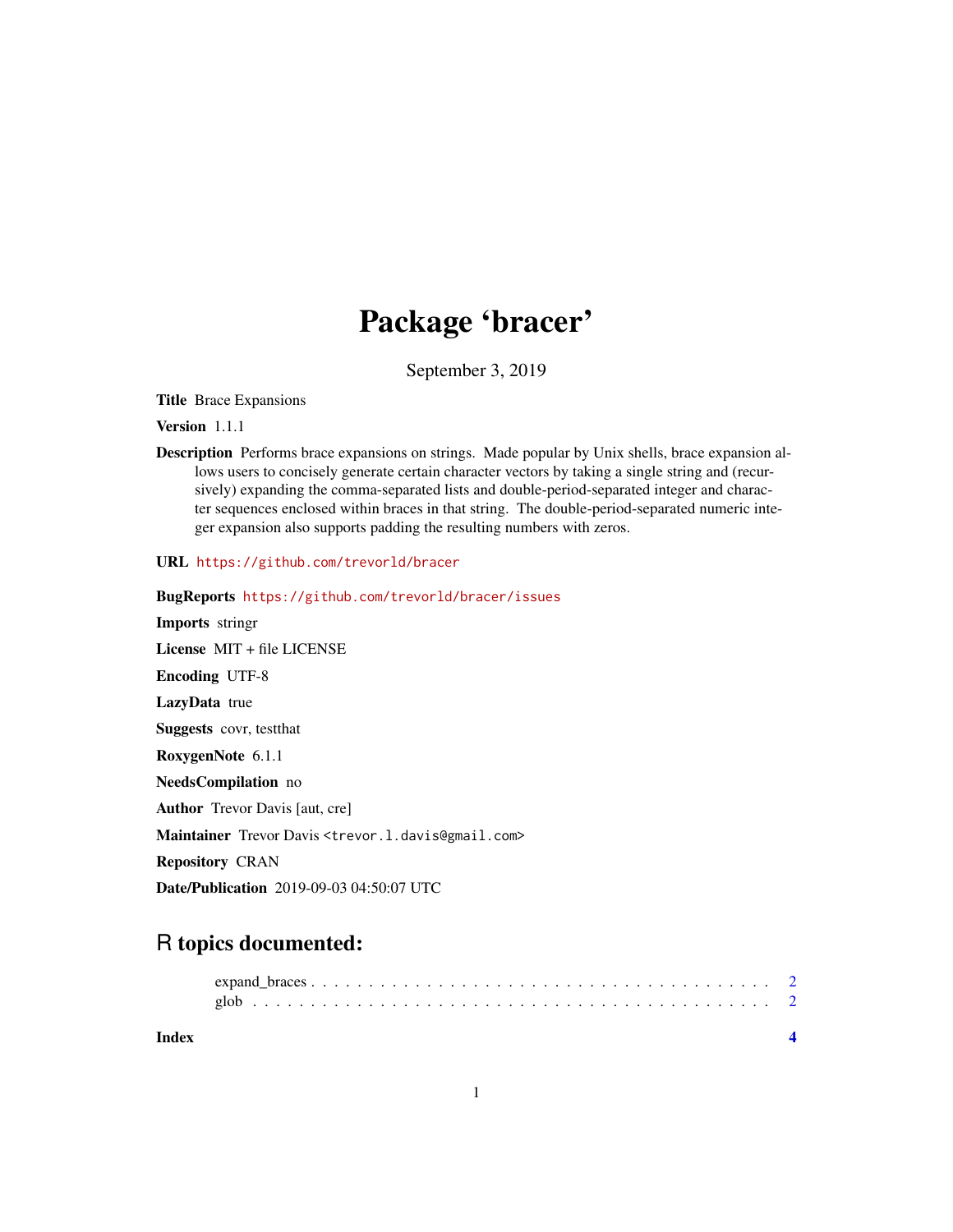#### <span id="page-1-0"></span>Description

expand\_braces performs brace expansions on strings, str\_expand\_braces is an alternate function that returns a list of character vectors. Made popular by Unix shells, brace expansion allows users to concisely generate certain character vectors by taking a single string and (recursively) expanding the comma-separated lists and double-period-separated integer and character sequences enclosed within braces in that string. The double-period-separated numeric integer expansion also supports padding the resulting numbers with zeros.

#### Usage

```
expand_braces(string)
```
str\_expand\_braces(string)

#### Arguments

string input character vector

#### Value

expand\_braces returns a character vector while str\_expand\_braces returns a list of character vectors.

#### Examples

```
expand_braces("Foo{A..F}")
expand_braces("Foo{01..10}")
expand_braces("Foo{A..E..2}{1..5..2}")
expand_braces("Foo{-01..1}")
expand_braces("Foo{{d..d},{bar,biz}}.{py,bash}")
expand_braces(c("Foo{A..F}", "Bar.{py,bash}", "{{Biz}}"))
str_expand_braces(c("Foo{A..F}", "Bar.{py,bash}", "{{Biz}}"))
```
glob *Brace and Wildcard expansion on file paths*

#### Description

glob is a wrapper around Sys.glob that uses expand\_braces to support both brace and wildcard expansion on file paths.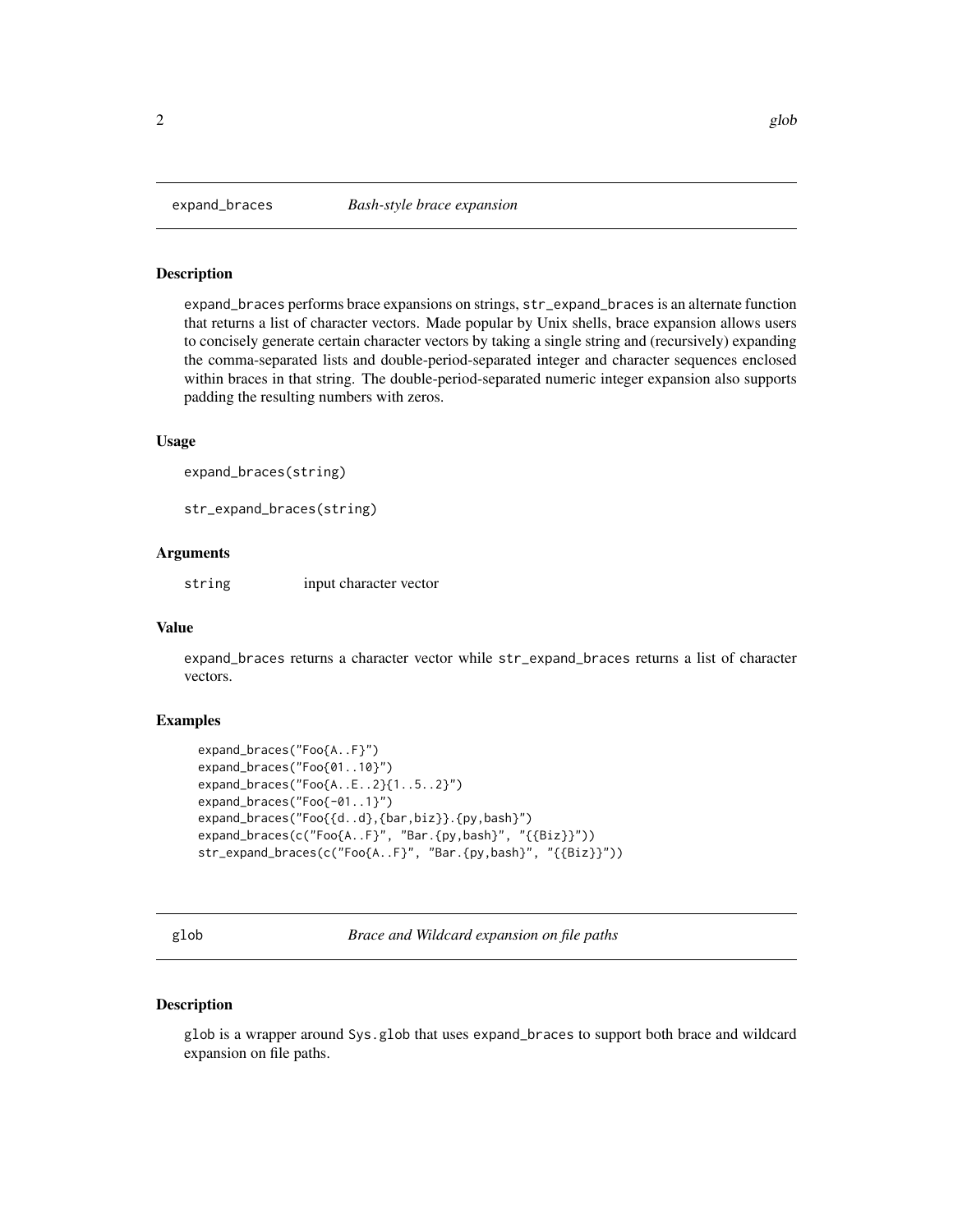glob  $3$ 

#### Usage

glob(paths, ...)

## Arguments

| paths    | character vector of patterns for relative or absolute filepaths. |
|----------|------------------------------------------------------------------|
| $\cdots$ | Passed to Sys.glob                                               |

## Examples

```
dir <- system.file("R", package="bracer")
path <- file.path(dir, "*.{R,r,S,s}")
glob(path)
```